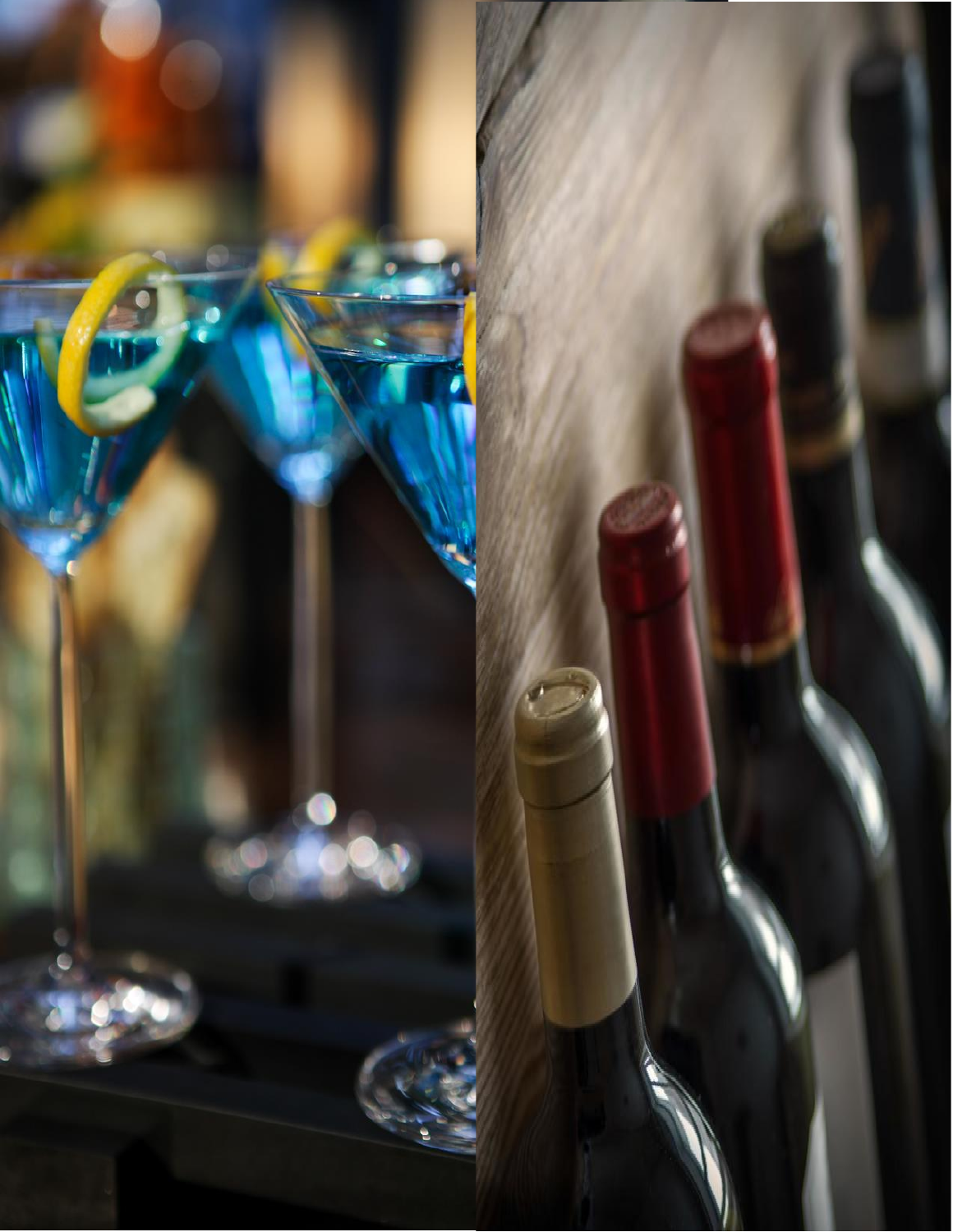### **WORLD WINES**

## **WORLD WINES**

| <b>CHAMPAGNE &amp; SPARKLING</b>                                      | 6oz | <b>Bottle</b> | <b>WHITE</b>                                                     | 6oz | 9oz | Bottle        |
|-----------------------------------------------------------------------|-----|---------------|------------------------------------------------------------------|-----|-----|---------------|
| Jackson Triggs Cuve Close Sparkling<br>Niagara Peninsula, Canada      | 14  | 50            | Jackson-Triggs, Chardonnay VQA<br>Niagara Peninsula, Canada      | 13  | 19  | 40            |
| <b>Bellino Prosecco</b><br>Italy                                      | 15  | 55            | Wayne Gretzky Pinot Grigio<br>Niagara Peninsula, Canada          | 14  | 20  | 40            |
| Segura Viudas Brut Cava Sparkling<br>Spain                            | 15  | 60            | <b>Trius Riesling</b><br>Niagara Peninsula, Canada               |     |     | 42            |
| Veuve Clicquot Brut, 375ml                                            |     | 130           | PG Pinot Grigio, Giorgio & Gianni<br>Delle Venezie, Italy        | 15  | 21  | 45            |
| Champagne, France<br><b>Veuve Clicquot Brut</b><br>Champagne, France  |     | 240           | Kim Crawford Sauvignon Blanc<br>Marlborough, New Zealand         |     |     | 60            |
|                                                                       |     |               | 11 <sup>th</sup> Hour Chardonnay<br>California                   |     |     | 65            |
|                                                                       |     |               | Vigne-Lourac Sauvignon Blanc<br>IGP Cotes Du Tarn, France        | 17  | 25  | 75            |
| <b>ROSE</b>                                                           | 6oz | <b>Bottle</b> | <b>RED</b>                                                       | 6oz | 9oz | <b>Bottle</b> |
| Santero Prosecco Rose<br>Italy                                        | 15  | 65            |                                                                  |     |     |               |
| <b>Trius Rose</b><br>Niagara Peninsula, Canada                        |     | 50            | Jackson-Triggs, Merlot, VQA<br>Niagara Peninsula, Canada         | 13  | 19  | 40            |
|                                                                       |     |               | <b>Trius Cabernet</b><br>Niagara Peninsula, Canada               | 14  | 20  | 42            |
|                                                                       |     |               | Inniskillin Pinot Noir, VQA<br>Niagara Peninsula, Canada         | 15  | 21  | 45            |
| ORGANIC                                                               |     | <b>Bottle</b> | Angus the Bull Cabernet Sauvignon<br>Central Victoria, Australia |     |     | 60            |
|                                                                       |     |               | Panizzi Chianti Colli Senesi DOCG<br>Italy                       | 17  | 25  | 65            |
| Jasci & Marchesani Organic (Bianco)<br>Trebbiano D'Abruzzo DOC, Italy |     | 65            | 11 <sup>th</sup> Hour Cabernet Sauvignon<br>California           |     |     | 70            |
| Saint Jacques Organic (Rouge)<br>Cotes Du Rhone, France               |     | 70            | Llebre Tempranillo<br>Spain                                      |     |     | 85            |
|                                                                       |     |               | Luigi Righetti Amarone DOCG<br>Veneto, Italy                     |     |     | 110           |